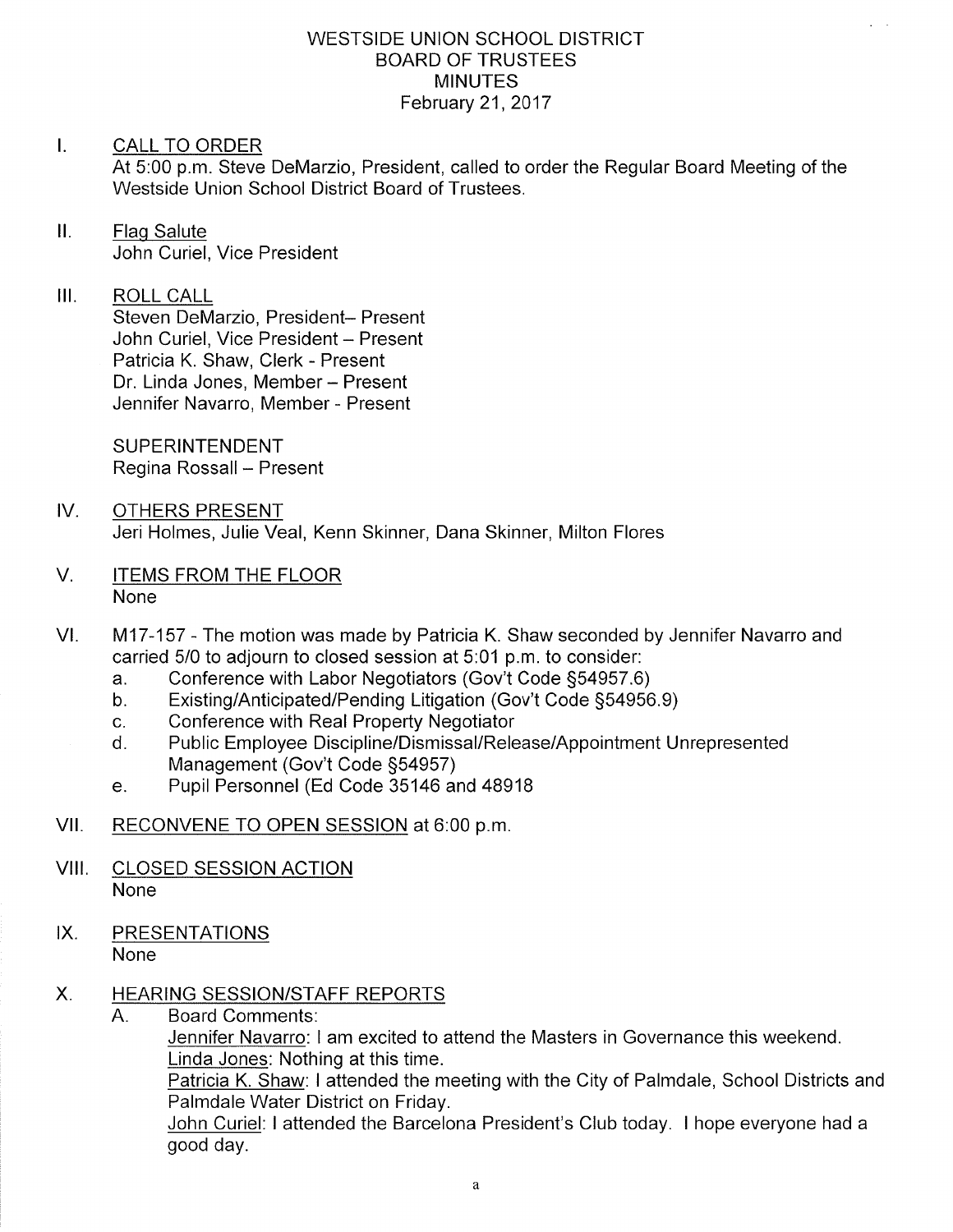Steve DeMarzio: Gina, Patti, and I attended the meeting last Friday with the City of Palmdale, Palmdale School District, Antelope Valley Union High School District and Palmdale Water District. We talked about the following items: bullying, immigration, after school programs, joint grant writing, expanding Wi-Fi, and expanding the use of recycled and grey water. The meeting was for us to come together, share issues amongst us, and mitigate duplicating efforts.

Make sure you change your passwords on the district website.

An electronic Form 700 was sent to your Westside email.

CSBA is concerned that the state will reduce funding to the Prop 98 "floor" if revenues come in higher than expected.<br>B. Staff Reports:

- - 1. Assistant Superintendent Administrative Services Shawn Cabey a. Nothing at this time.
	- 2. Assistant Superintendent Educational Services Marguerite Johnson a. I would like to remove item 6 from tonight's agenda. 3. Deputy Superintendent - Robert Hughes
	- -
	- 4. Superintendent Regina Rossall

Mrs. Rossall reviewed the following items with the Trustees:

- a. We were contacted on Friday that there is a booth available at the Business Outlook Conference; Joe Walker and Hillview will be using the booth. b. I would like to thank Chris Fitzgerald who helped with the Westside video that will
- be shown at the Business Outlook Conference.
- c. lf you are interested in attending the meeting at Sundown on bullying, it is on February 28th. I have sent you a calendar invite.
- d. This Thursday, Shawn and I have an opportunity to meet one of the speakers for the Business Outlook Conference.

# XI. PERSONAL APPEARANCES

- Westside Union Teachers Association Representative Bob Dunham, President A.
- California School Employee Association Representative Jeri Holmes, President B.
- Parent Teachers Association Representative  $C_{\cdot}$
- WAVE Representative Patricia Shaw and Robert Hughes D.
	- Next meeting is March 8, 2017
	- . The weather cleared up for the Nutty Run and everyone had a good time.
- Xll. ITEMS FROM THE FLOOR Continued None
- XIII. PUBLIC HEARING None

# XIV. BUSINESS SESSION

- 
- A. Organizational/Governance<br>1. M17-158 Item 1. Approval of the revised agenda of the Regular Board Meeting of February 21,2017, as submitted. The motion was made by John Curiel seconded by Linda Jones and carried 5/0.
- 2.  $M17-159$  Items 2a  $-$  2g. The motion was made by John Curiel seconded by Linda Jones and carried 5/0 to approve the consent agenda.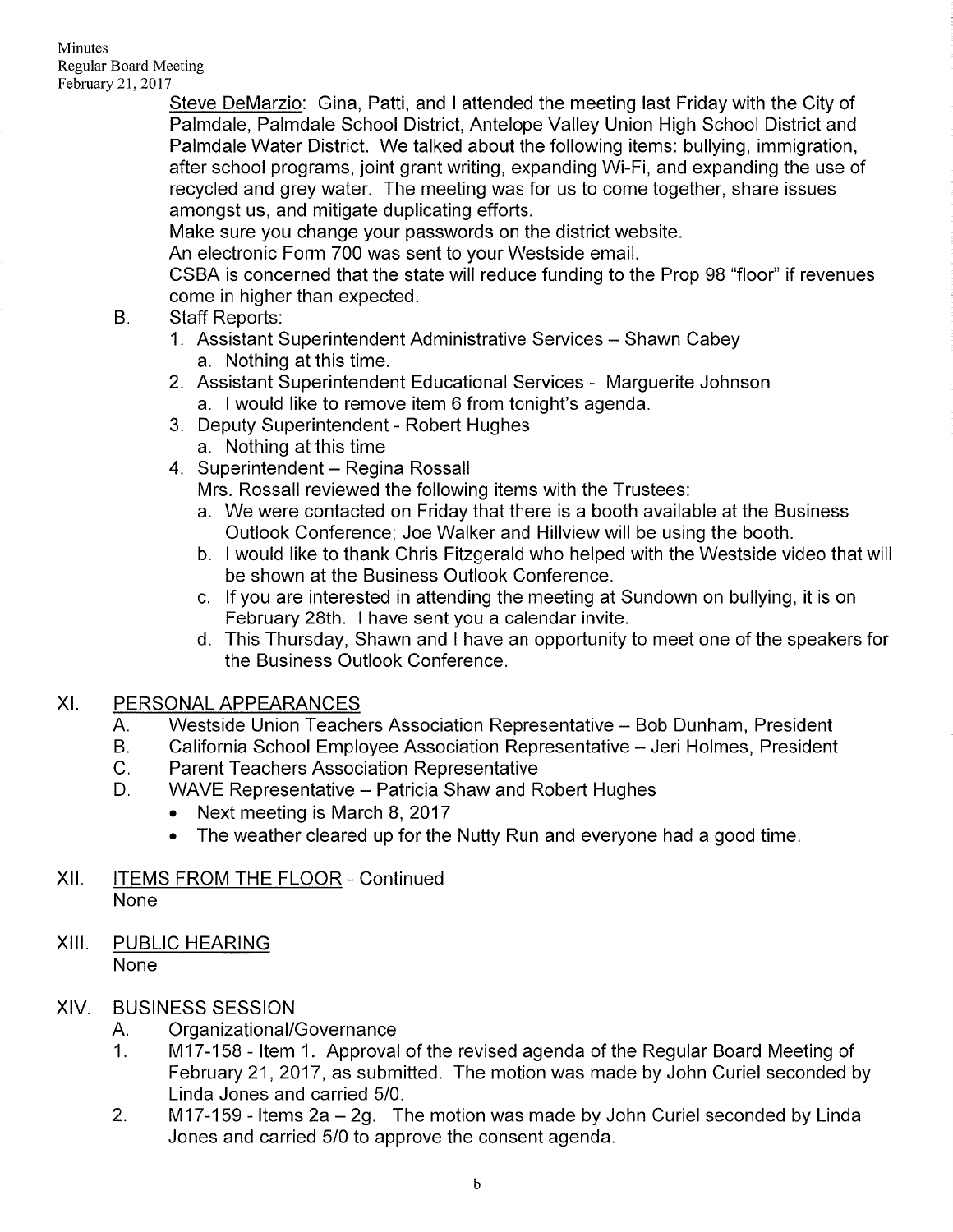Minutes Regular Board Meeting

- February 21, 2017<br>
2a Minutes of the Regular Meeting on February 14, 2017<br>
2b Fundraising Authorization<br>
2c Overnight Field Trip Carlsbad, CA<br>
2d Personnel Report<br>
2e Purchase Orders
	-
	-
	-
	-
	-
	-
	- 2f Consultant/Contract Agreement Schedule<br>2g Conference/Workshop Schedule<br>3. littem 3. The motion was made by John Curiel seconded by Linda Jones and carried 5/0 to approve the first reading of Board Bylaws:
		- . BB 9300, Governance
		- . BB 9310, Policy Manual
		- BB/AR 9311, Board Policies
		- . BB 9312, Board Bylaws
		-
		- BB 9313, Administrative Regulations<br>• BB 9314, Suspension of Policies, Bylaws, Administrative Regulations
	- 4. BB 9314, Buspension of Polician of Administrative Regulation of Administrations 4. 1.17-161 ltem 4. The motion was made by John Curiel seconded by Jennifer Navarro and carried 5/0 to approve the second and final reading of Exhibit 5132, Cottonwood Uniform Policy.<br>5. ltem 5. Discussion Item
	- - Board Governance Nothing at this time.

### XV. EDUCATIONAL SERVICES

- 6. Item 6. The motion was made by seconded by and carried 0/0 to approve the second and final reading of the revised Board Policies and Administrative Regulations. - Pulled by Administration
	- . BP/AR 5145.3, Nondiscrimination/Harassment
	- . BP/AR 5145.7, Sexual Harassment

# XVI. PERSONNEL

- 7. M17-162 Item 7. The motion was made by Patricia K. Shaw seconded by Linda Jones and carried 5/0 to approve the Provisional lntern Permit (PlP).
- M17-163 Item 8. The motion was made by Linda Jones seconded by Patricia K. Shaw and carried 5/0 to approve the Variable Term Waiver. 8

# XVII. BUSINESS

- 9. M17-164 Item 9. The motion was made by Linda Jones seconded by John Curiel and carried 5/0 to approve to Piggyback on Colton Joint Unified School District Bid 15-04 for Playground Equipment and DSA Shade Shelters Awarded to Dave Bang Associates lnc.
- XVIII. NEW BUSINESS None
- XIX. UNFINISHED BUSINESS None